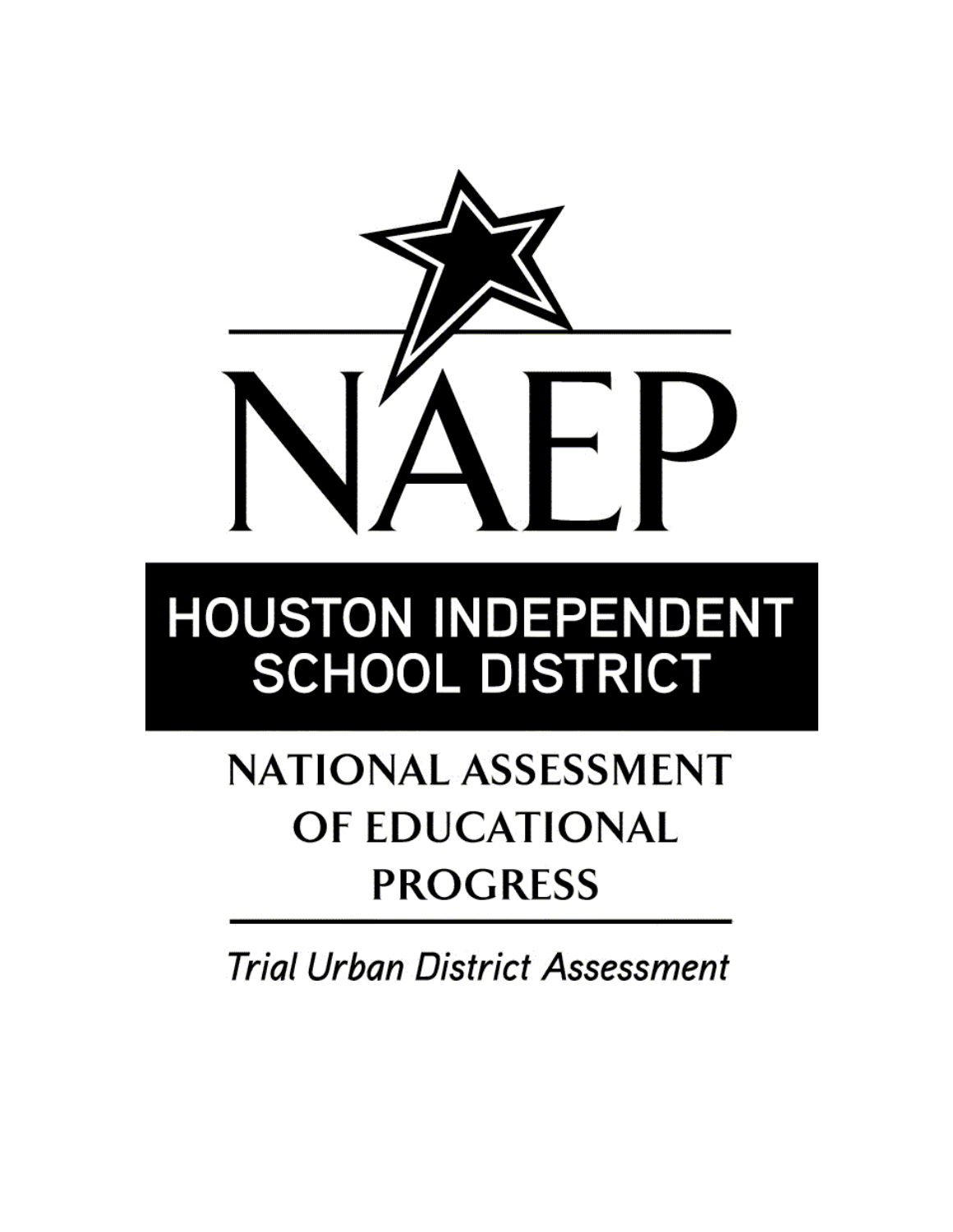#### **M E M O R A N D U M M** February 24, 2011

TO: Board Members

FROM: Terry B. Grier, Ed.D Superintendent of Schools

#### SUBJECT: **NATIONAL ASSESSMENT OF EDUCATIONAL PROGRESS (NAEP) TRIAL URBAN DISTRICT ASSESSMENT (TUDA): SCIENCE 2009 RESULTS**

CONTACT: Carla Stevens, 713-556-6700

The 2009 NAEP science assessment has been released for the districts that participated in the Trial Urban District Assessment program. NAEP, also known as the Nation's Report Card, is the nation's only federally authorized survey of student achievement in various subject areas. NAEP is administered by the National Center for Education Statistics (NCES), an agency within the U.S. Department of Education's Institute of Education Sciences. The Houston Independent School District (HISD) is one of 17 large urban districts that voluntarily participated in the TUDA in 2009. The District of Columbia public schools that participated in the science and mathematics TUDA's were unable to participate because of sample size.

Student performance on the 2009 NAEP science assessments at grades 4 and 8 is reported by using scale scores, which represent equal units on a continuous scale, using numbers that range from 0 to 300. Also, student performance is reported by using the percentage of students who attained the achievement levels, Basic, Proficient, and Advanced. The National Assessment Governing Board (NAGB) defines the achievement levels as follows:

- Basic: denotes partial mastery of prerequisite knowledge and skills that are fundamental for proficient work at each grade.
- Proficient: represents solid academic performance for each grade assessed. Students reaching this level have demonstrated competency over challenging subject matter, including subject matter knowledge, application of such knowledge to real-world situations, and analytical skills appropriate to the subject matter.
- Advanced: signifies superior performance.

The science framework used for the 2009 NAEP replaced the previous framework first used for the 2005 science assessment. The 2009 science framework was updated to a more current content with key developments in science standards (including National Science Education Standards and Benchmarks for Science Literacy), curriculum standards, assessments, and research. Due to the revisions of the 2009 science framework, it is not possible to calculate trend data. NAEP did not conduct a linking study to allow for any possible analysis over time.

The science framework organizes science content into three broad content areas, physical science, life science, and Earth and space sciences, reflecting the science curriculum students are generally exposed to across grades kindergarten through 12. The new framework recommends an approximately equal distribution of questions across the three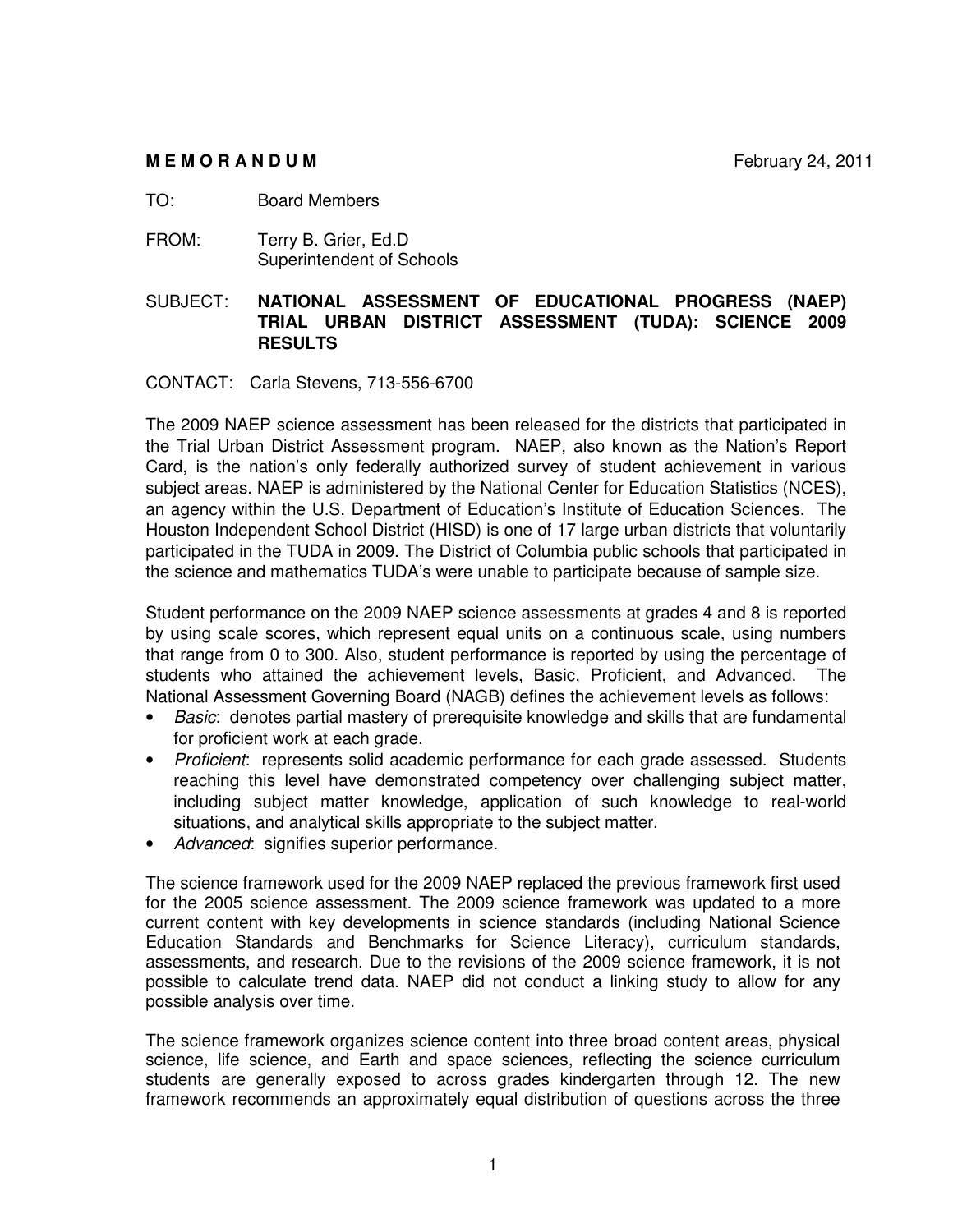content areas at grade four. At grade eight, there is greater emphasis on Earth and space science.

The three NAEP science content areas are:

- Physical science−properties and changes of matter, forms of energy, energy transfer and conversation, position and motion of objects, and forces affecting motion.
- Life science−organization and development, matter and energy transformations, interdependence, heredity and reproduction, and evolution and diversity.
- Earth and space sciences−objects in the universe, the history of the Earth, properties of earth materials, tectonics, energy in Earth systems, climate and weather, and biogeochemical cycles.

Results of the 2009 NAEP grade four and eight science assessment are presented in the following tables and graphs. Due to sampling methods used by NCES, results are only available at the district level and not at the school level. Comparisons were made between seventeen participating districts—Atlanta, Austin, Baltimore, Boston, Charlotte, Chicago, Cleveland, Detroit, Fresno, Houston, Jefferson County, Los Angeles, Miami-Dade County, Milwaukee, New York City, Philadelphia, and San Diego—as well as Texas, the nation, and large central cities (LCC). With the new framework designed for the 2009 assessment, these results present the first administration of the science assessment for the TUDA although this is the second actual administration of a NAEP science assessment. Not all districts have had participants over that time, but Houston is one of the original TUDA districts and has been a member since its inception in 2002.

It is important to note that while the 17 TUDAs represent some of the largest urban school districts in the country, there remain some substantial differences among them. Not only are the demographic characteristics different but there is a drastic difference in the percentage of students that are eligible for free/reduced price lunch and the percentage of English Language Learners (ELL). **Tables 6 and 7** show the key characteristics for each of the participating TUDAs at grades four and eight, as well as the characteristics of the nation and the LCC. It is in this comparison that the differences between the TUDA districts and the nation are most notable. The percent of students who are eligible for the free or reduced price lunch program for the nation is 48% in fourth-grade and 43% in eighth-grade. With the exception of Charlotte, the percent of students eligible for the free or reduced price lunch program in fourth-grade ranges from 60–100% and eighth-grade 55–100% for the urban districts. Houston ISD comes in at 83% in fourth-grade and 78% in eighth-grade; along with the second highest percentage of English Language Learners at 37% and 11%, in grades 4 and 8, respectively. The national average of ELL is 9% and 5%, in those same grades, respectively.

Figures 1 and 2 present the average scales for grades four and eight, respectively, by jurisdiction for the 2009 NAEP science assessment. The figures also show the percent of students eligible for the school lunch program which is an indicator used for economically disadvantaged status.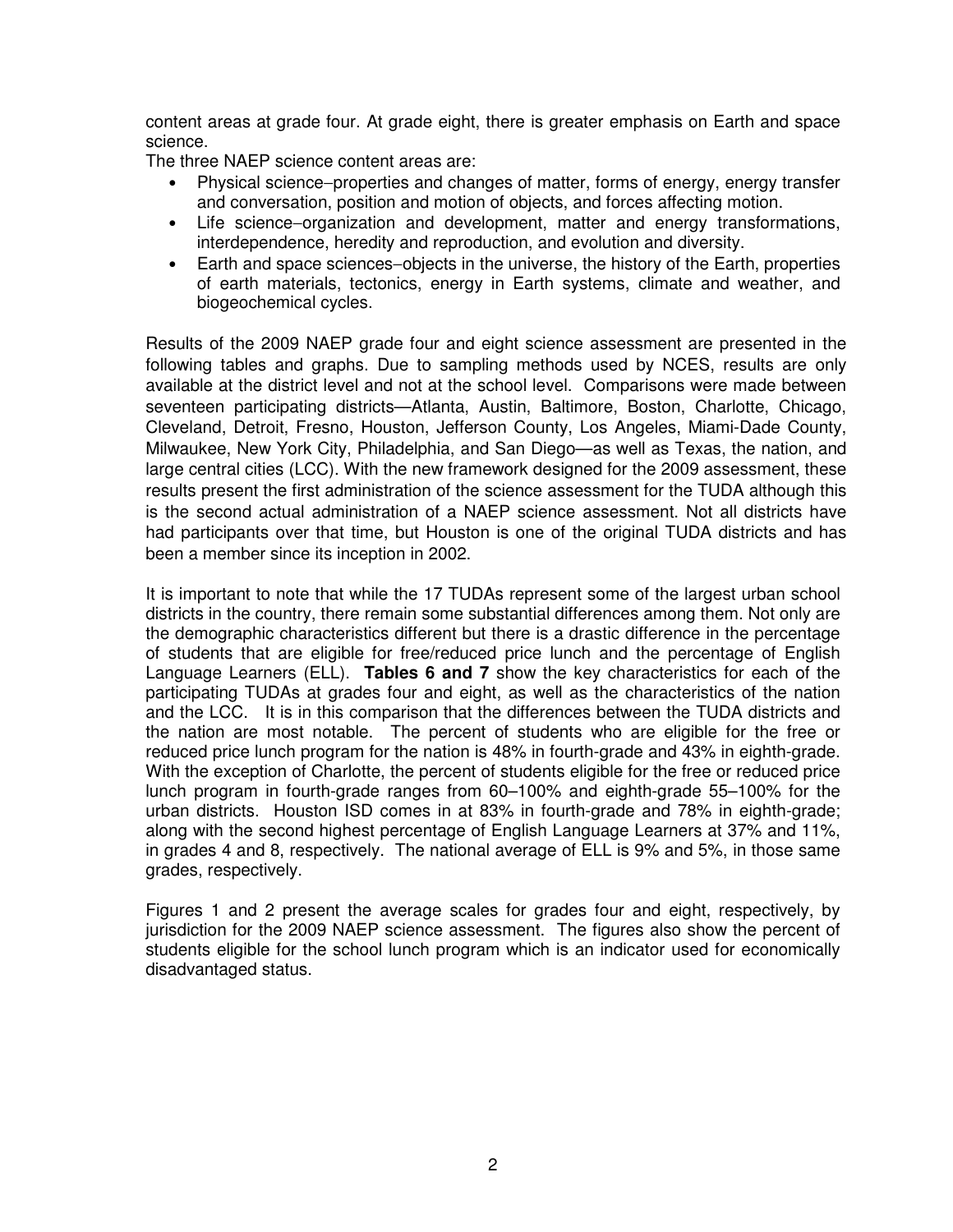

Figure 1: Average Scores in NAEP Science for  $4<sup>th</sup>$  Grade Public School Students, by Jurisdiction: 2009

Figure 2: Average Scores in NAEP Science for  $8<sup>th</sup>$  Grade Public School Students, by Jurisdiction: 2009

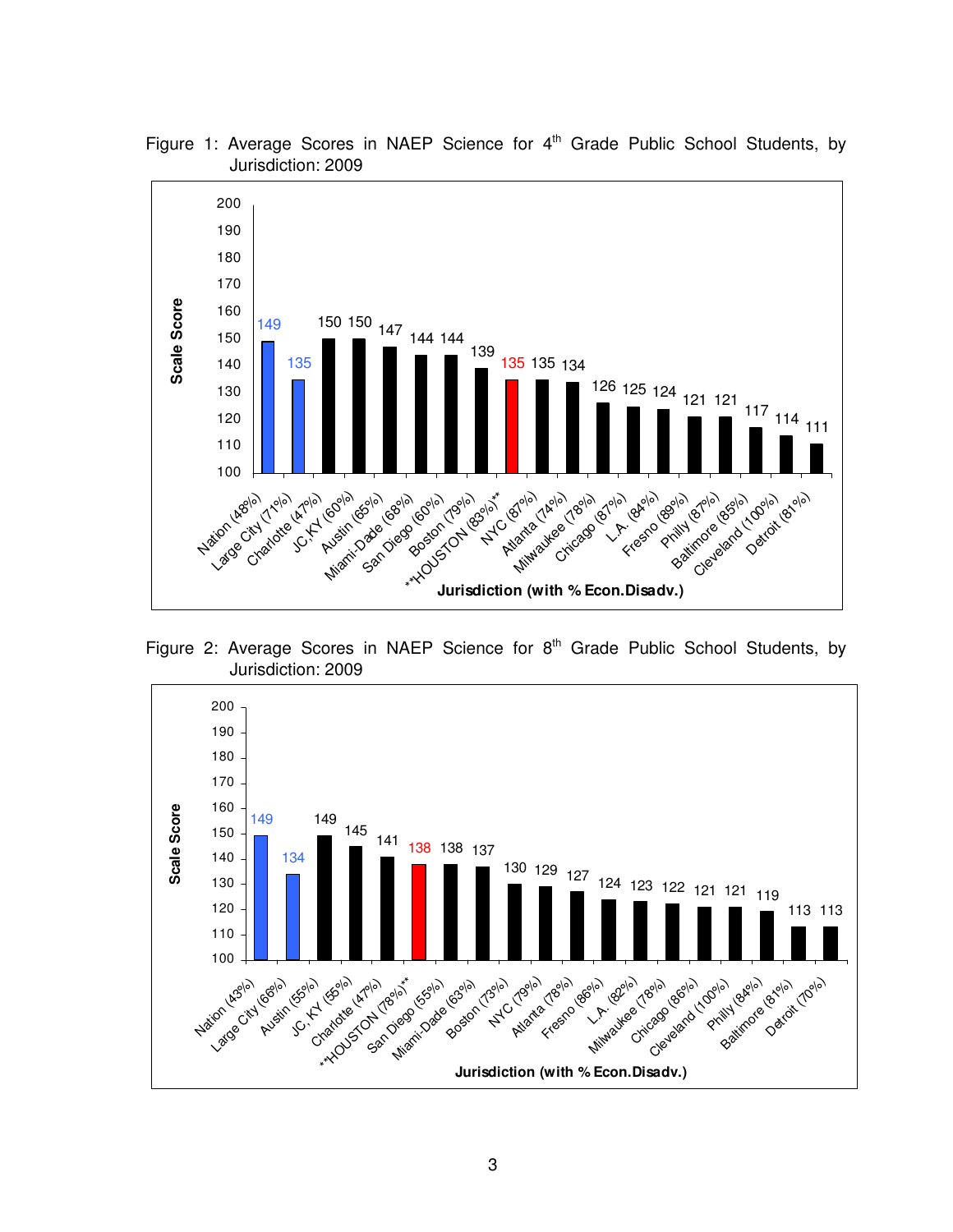#### **NAEP Results Overall Summary**

- In 2009, HISD showed overall performance in the subject of science at grade 4 that was greater than 9 of the 17 districts that were assessed while, in grade 8, HISD showed performance that was greater than 12 of the districts that were assessed.
- On the 2009 NAEP science assessment, HISD had performance that was the same as the Large Central Cities and lower than the nation. At grade 8, HISD showed performance that was higher than the Large Central Cities but lower than the nation.
- Also of note for HISD, in 2009, is that the Hispanic, African American, and white student groups in grades four and eight achieved higher average scores than their counterparts from the nation and Large Central Cities (**Graphs 4–6 and 10–12**). Students in the National Student Lunch Program had higher scale scores than the Large Central Cities.

#### **NAEP Fourth-Grade Results for Science**

- Houston's fourth-grade students' average scale score in science was 135. This was the same as the score for public school students in large central cities (LCC) but was lower than the nation's average of 149 (**Table 1**).
- Houston's fourth-grade students outperformed nine of the TUDA districts with the exception of Austin, Boston, Charlotte, Jefferson County, Miami-Dade, and San Diego. (**Graph 2**).
- The districts that outperformed HISD fourth-graders had lower percentages of students categorized as English Language Learners and economically disadvantaged (**Table 6**).
- The percent of Houston fourth-grade students who scored at or above the basic level was 55, while the percent at or above proficient was 16. Houston ranked eighth among the 17 districts in the percent at or above the basic level of performance (**Table 1**).
- The average science score for Houston's Hispanic fourth-grade students was 133 (**Table 2**), exceeding the scores for the nation and Large Central Cities. Only Boston, Charlotte, Jefferson County, and Miami-Dade had higher scores than Houston's Hispanic students (**Graph 4**).
- The average science score for Houston's African American fourth-grade students was 128 (**Table 2**), and outperformed their counterparts in the nation and Large Central Cities. Only Austin, Boston, Charlotte, and Jefferson County had higher scores than Houston's African American students (**Graph 5**).
- White students outperformed the nation and the Large Central Cities and tied for the third highest performance among the 17 districts (**Table 2**).

#### **NAEP Eighth-Grade Results for Science**

- Houston's eighth-grade students' average scale score in science was 138. This was statistically higher than the score of 134 for public school students in Large Central Cities but lower than the nation's average of 149 (**Table 3**).
- Houston's eighth-grade students outperformed twelve of the TUDA districts with the exception of Austin, Charlotte, and Jefferson County. These three districts that outperformed HISD eighth-graders had lower percentages of students categorized as being eligible for the free and reduced lunch program (**Figure 2**).
- The percent of Houston eighth-grade students who scored at or above the basic level was 49, while the percent at or above proficient was 17. Houston outperformed 11 districts in the percent at or above basic level of performance (**Table 3**).
- The average science score for Houston's Hispanic eighth-grade students was 137 (**Table 4**), exceeding the scores for the nation (131) and Large Central Cities (127). Only Miami-Dade (138) had higher scores than Houston's Hispanic eighth-grade students (**Graph 10**).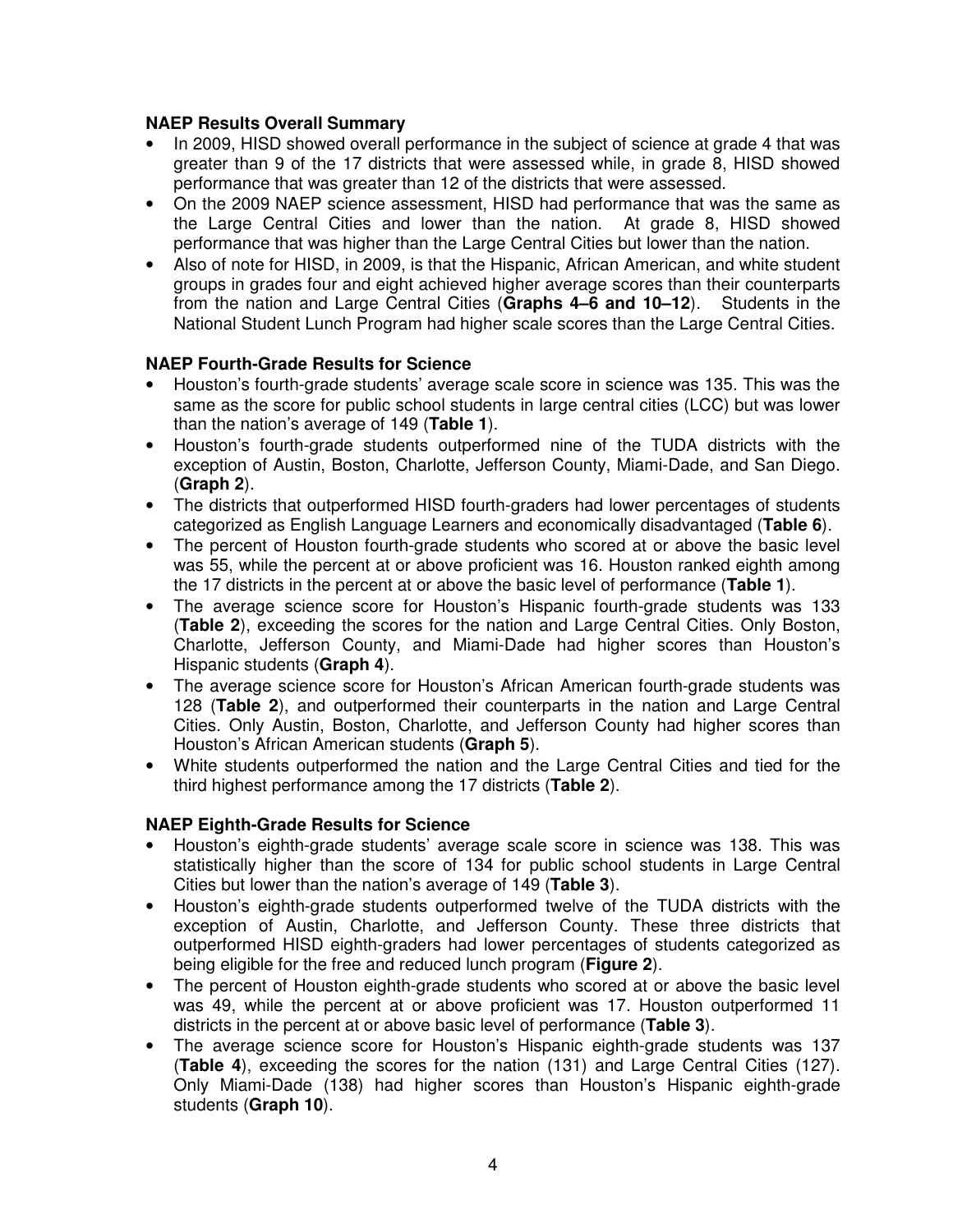- The average science score for Houston's African American eighth-grade students was 128 (**Table 4**), and outperformed their counterparts in the nation (125) and Large Central Cities (120). Only Austin had higher scores than Houston's African American eighth-grade students (**Graph 11**).
- White students outperformed the nation, Large Central Cities, and all other districts with the exception of Austin (**Table 4**).

### **NAEP Gap Analysis between Texas and HISD: (Tables 2 & 4)**

- Hispanic fourth-grade students in Houston had an average scale score (133) that was lower than that of their state (136) counterparts by three points.
- HISD African American fourth-grade students had an average scale score (128) that was 11 points lower than their state counterparts.
- White fourth-grade students in Houston had an average scale score (174) that was higher than that of their state (168) counterparts by six points.
- Fourth-grade students in HISD eligible for free/reduced lunch had an average scale score of (130), which was five points lower than those students eligible for free/reduced lunch for the state.
- The gaps between HISD's fourth-grade White and Hispanic students, as well as White and African American students were greater at the district level than the state level.
- Eighth-grade Hispanic students had an average scale score (137) that was lower than that of their state (141) counterparts by four points.
- African American eighth-grade students had an average scale score (128) that was five points lower than their state counterparts.
- White eighth-grade students in Houston had an average scale score (172) that was higher than that of their state (167) counterparts by five points.
- Eighth-grade students in HISD eligible for free/reduced lunch had an average scale score of (133), which was seven points lower than those students eligible for free/reduced lunch for the state.
- The gaps between HISD's eighth-grade White and Hispanic students, as well as White and African American students were greater at the district level than the state level.

#### **NAEP Sample/Exclusions: (Table 5)**

- For 2009, 2,200 fourth-grade students were tested in science and 2,000 eighth-grade students were tested in science.
- The district's exclusion rate for fourth-graders with disabilities (SD) or English language learners (ELL) on the science test was three percent (**Table 5**).
- The science exclusion rate for eighth-grade students with disabilities or English language learners was four percent (**Table 5**).

Houston Independent School District has taken great strides in increasing student exposure to science curriculum in the classroom. Eighth-grade student performance has steadily increased over the last four years on the science subtest of the Texas Assessment of Knowledge and Skills (TAKS). HISD has continued to close the gap between state and district performance on science TAKS test. In 2010 the performance gap between students meeting TAKS passing standard was four percentage points, 74 percent to the state's 78 percent. This is a vast improvement from the results on the TAKS science text in 2006 when the gap was 15 percentage points, 48 percent to the state's 63 percent. These NAEP Science results provide the district with more points of reference when addressing curriculum and resource issues and serve as a benchmark for future goals.